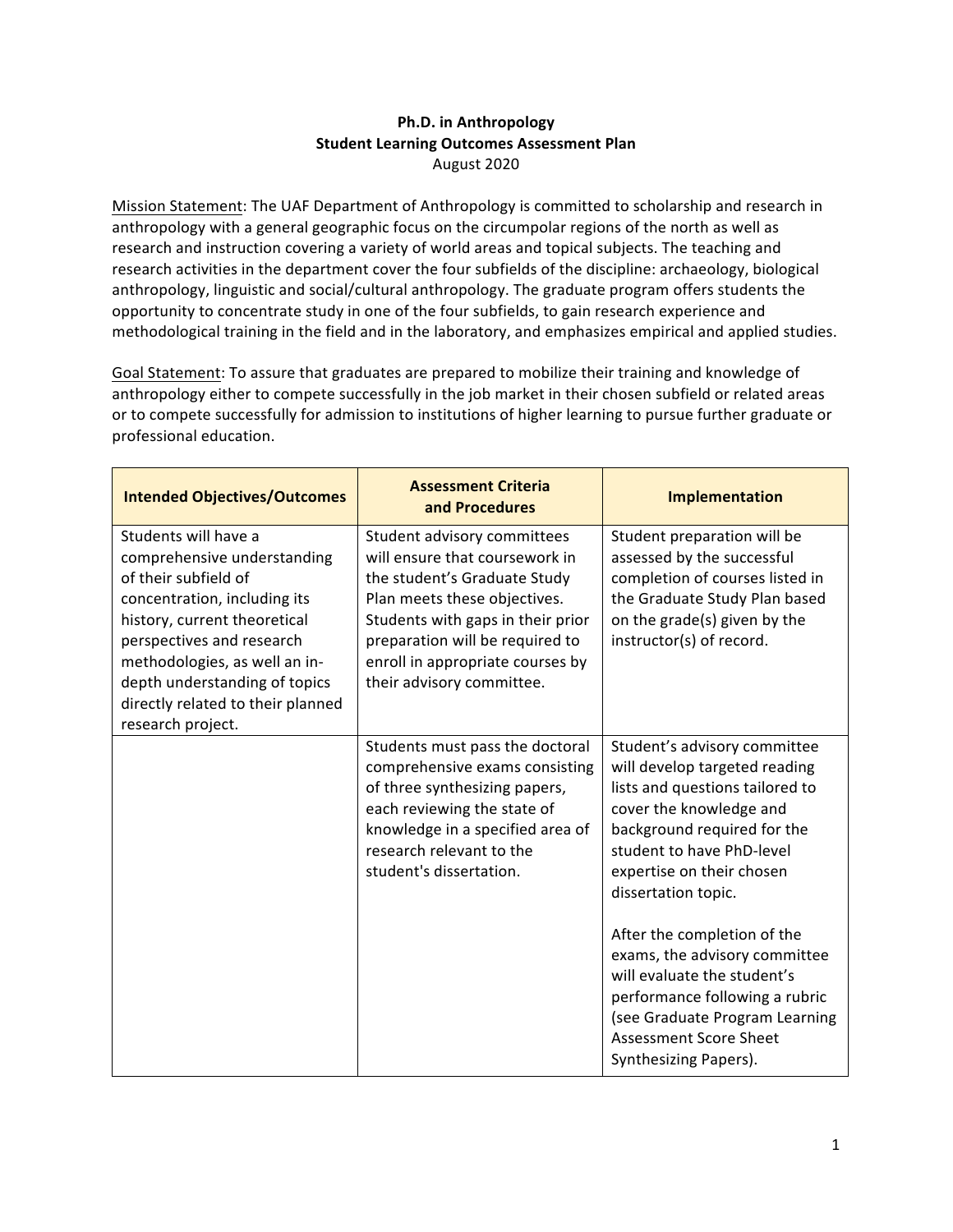|                                                                                                                                                                                    | The dissertation demonstrates<br>students' mastery of a specific<br>topic of inquiry within their<br>subfield.                                                                                                                                                                                          | The student's advisory<br>committee and department<br>faculty in attendance will<br>complete the Program Learning<br>Assessment Score Sheet -<br>Thesis and Dissertation Defense<br>and submit to the Graduate<br>Program Coordinator for<br>outcomes assessment.<br>The student's advisory<br>committee will not allow the<br>student to schedule a<br>dissertation defense until the<br>committee is satisfied that the<br>student's thesis demonstrates<br>mastery of their topic. |
|------------------------------------------------------------------------------------------------------------------------------------------------------------------------------------|---------------------------------------------------------------------------------------------------------------------------------------------------------------------------------------------------------------------------------------------------------------------------------------------------------|---------------------------------------------------------------------------------------------------------------------------------------------------------------------------------------------------------------------------------------------------------------------------------------------------------------------------------------------------------------------------------------------------------------------------------------------------------------------------------------|
|                                                                                                                                                                                    | Unless students have already<br>successfully completed graduate<br>level coursework devoted to<br>research methods in their<br>subfield, they may be required<br>by their advisory committee to<br>take a methods-focused course.                                                                       | Methods courses will cover a<br>broad range of methodologies<br>and assignments will be graded<br>by the instructor of record.                                                                                                                                                                                                                                                                                                                                                        |
|                                                                                                                                                                                    | If students lack the technical<br>skills necessary for their<br>dissertation research and which<br>are not covered by any of the<br>methods courses, their advisory<br>committee may require that<br>they take coursework in other<br>departments (e.g., statistics,<br>genetics, linguistic analysis). | The evaluation rubric for<br>student dissertations includes<br>assessment of the research<br>design, methods, and data<br>analysis by the student's<br>advisory committee.                                                                                                                                                                                                                                                                                                            |
| Students will have a general<br>knowledge of the four subfields<br>of anthropology, including its<br>history as a scholarly discipline<br>and major intellectual<br>contributions. | When a student's advisory<br>committee perceives a gap in<br>this regard, the committee will<br>require that students complete<br>courses that cover the history of<br>the discipline (Anth 384) as well<br>as intellectual contributions<br>across the subfields (Anth 629).                           | Student competency will be<br>assessed by the successful<br>completion of the course, as<br>based on the grade given by the<br>instructor of record.                                                                                                                                                                                                                                                                                                                                  |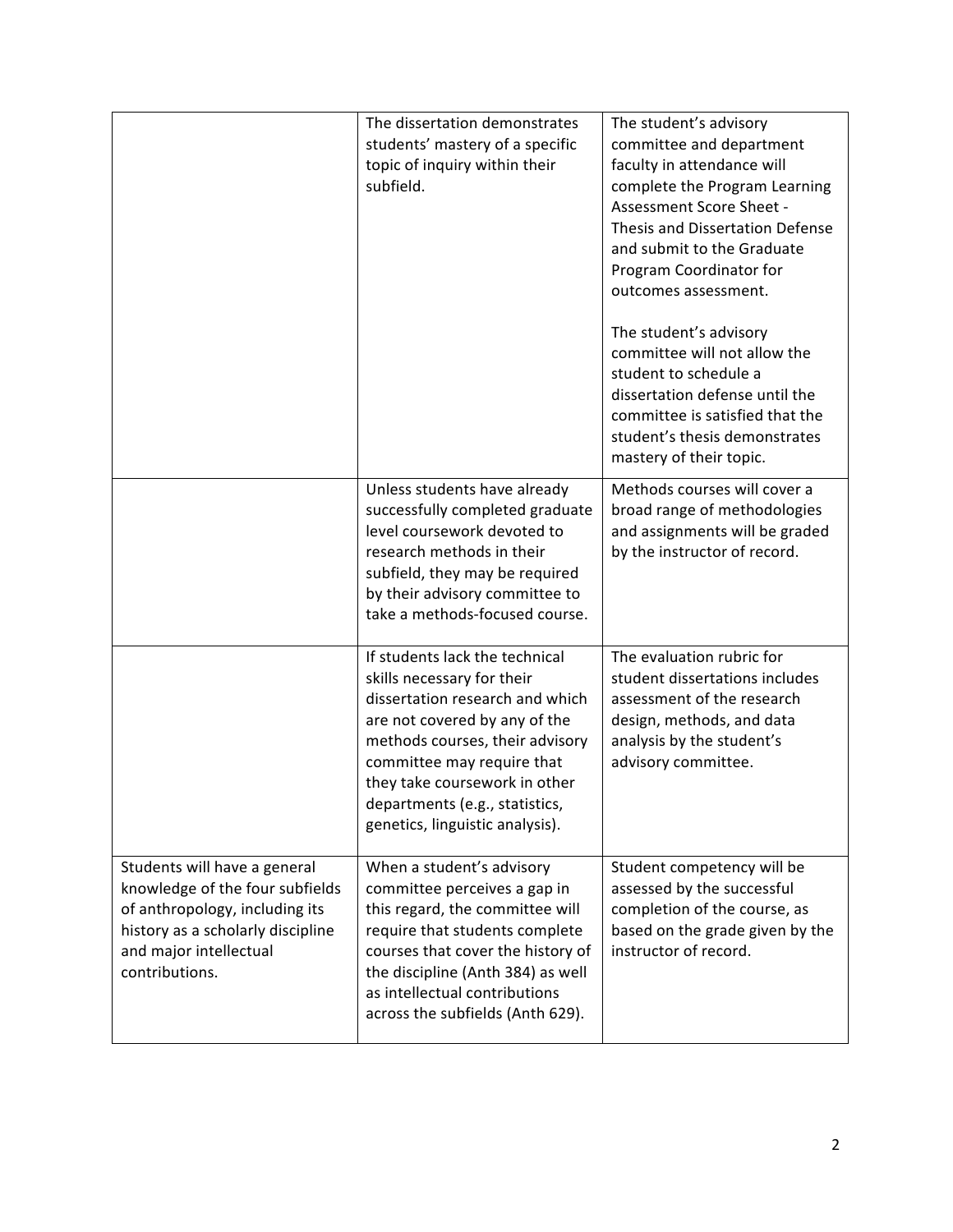| Students will be flexible thinkers<br>and able to draw synthetic<br>connections between their<br>subfield and at least one of the<br>others. | Students may, at the discretion<br>of their advisory committee, be<br>required to take at least one<br>class outside of their subfield.                                                                                                                                                                                                                                                                                                                                                                                                                                                                                                              | The instructor of record assigns<br>a grade that evaluates their<br>performance in the class.                                                                                                                                                                                                                                                                                                                                                          |
|----------------------------------------------------------------------------------------------------------------------------------------------|------------------------------------------------------------------------------------------------------------------------------------------------------------------------------------------------------------------------------------------------------------------------------------------------------------------------------------------------------------------------------------------------------------------------------------------------------------------------------------------------------------------------------------------------------------------------------------------------------------------------------------------------------|--------------------------------------------------------------------------------------------------------------------------------------------------------------------------------------------------------------------------------------------------------------------------------------------------------------------------------------------------------------------------------------------------------------------------------------------------------|
| Students will be able to develop<br>original research and present it<br>in a variety of public and<br>scholarly settings.                    | Students who do not have<br>experience presenting original<br>research at conferences or other<br>professional settings may be<br>required to take ANTH 652<br>Research Design and<br><b>Professional Development</b><br>Seminar to gain these skills.                                                                                                                                                                                                                                                                                                                                                                                               | The instructor of record will<br>assess the student's<br>presentation skills according to<br>the course evaluation criteria.                                                                                                                                                                                                                                                                                                                           |
|                                                                                                                                              | The dissertation prospectus and<br>seminar papers provide<br>opportunities for students to<br>develop original research.<br>The dissertation prospectus and<br>dissertation defense give<br>students the opportunity to<br>argue for the significance of<br>their dissertation topic and to<br>contextualize it with respect to<br>their subfield.<br>The dissertation defense gives<br>students experience in<br>presenting their original<br>research to the public and<br>peers.<br>Students will be encouraged to<br>present appropriate aspects of<br>their dissertation drafts or<br>revised conference papers by<br>their advisory committee. | The student's advisory<br>committee will complete the<br>PhD prospectus/defense rubric<br>evaluating them for their<br>originality, rigor and<br>thoroughness.<br>Instructors of record will<br>evaluate students' research<br>papers and class presentations<br>based on their course evaluation<br>criteria.<br>The department will track<br>students' participation as<br>presenters at conferences and<br>authors of published scholarly<br>works. |